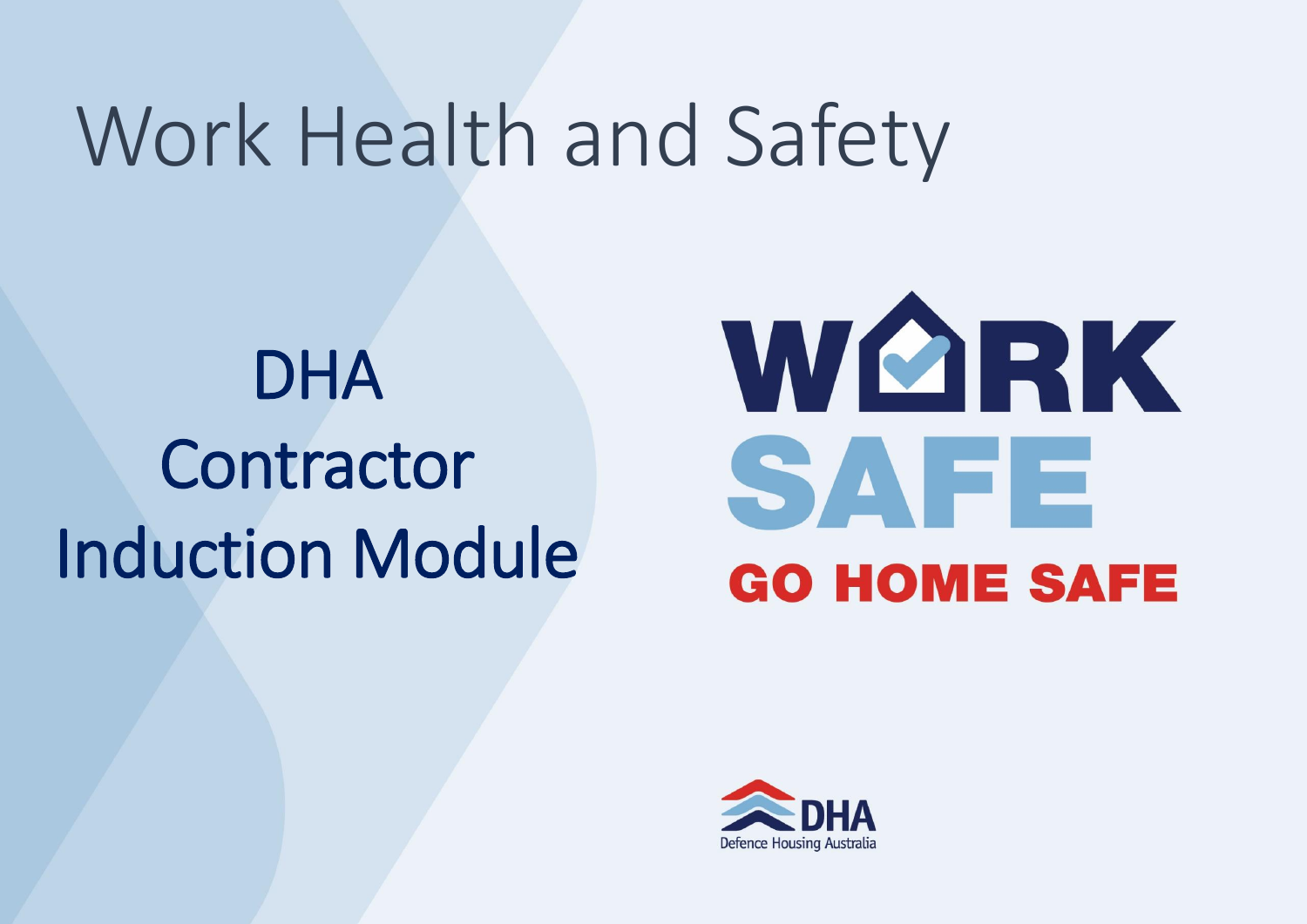



DHA acknowledges the Traditional Owners and Custodians of Country throughout Australia and their continuing connection to land, waters and community. We pay our respects to them and their cultures, as well as to their Elders – past, present and emerging.





<sup>2</sup> **V1.0 March 2022**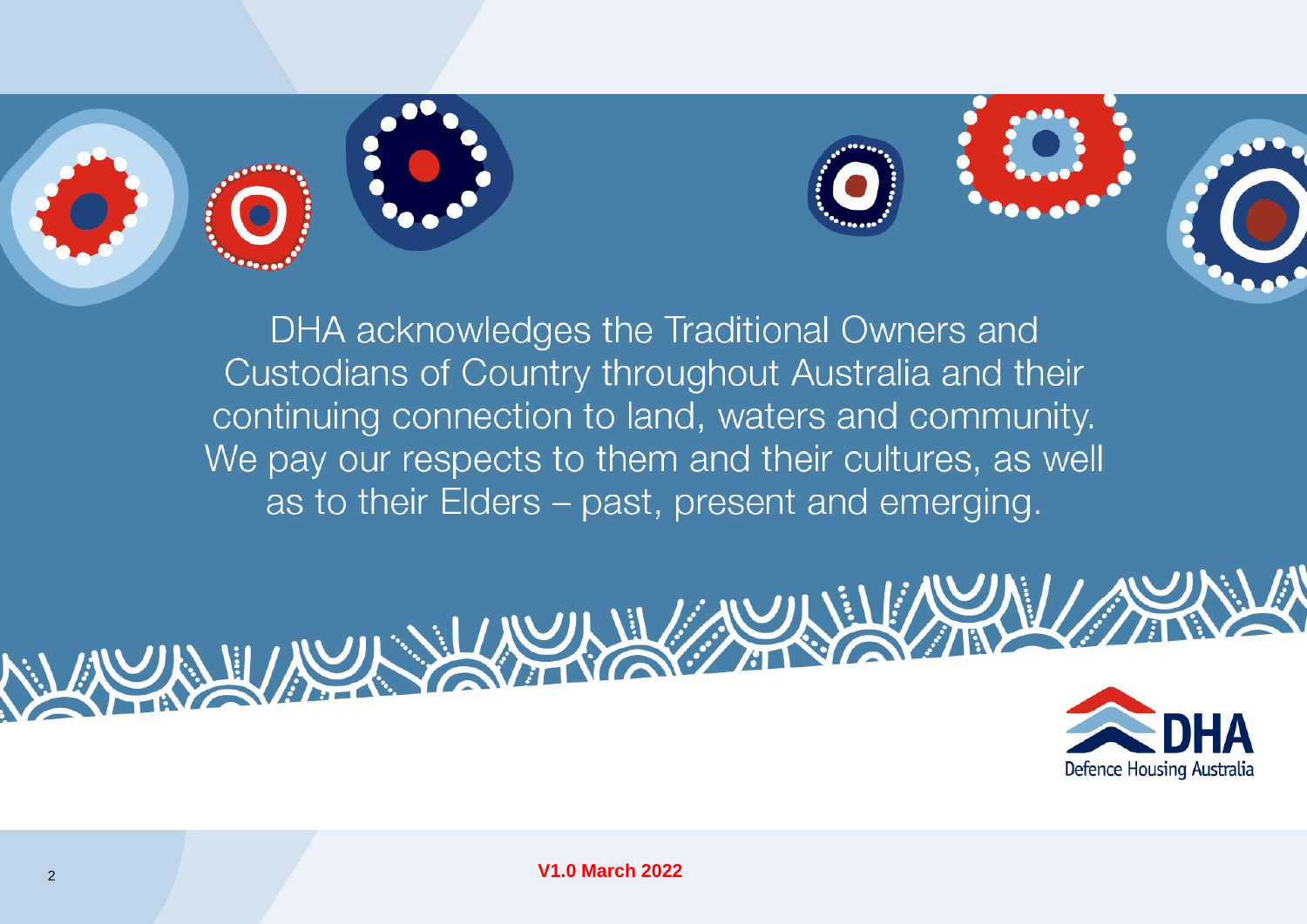### Australian Public Service (APS) Values

DHA operates in a complex and dynamic environment. We look for and value contractors who also demonstrate behaviours that embody the APS Values. The behaviours DHA upholds include:

- Remaining impartial in our service delivery  $\circledcirc$
- Being committed to professional and efficient service delivery  $\circledcirc$
- Accepting accountability under the law for our actions  $\circledcirc$
- Showing respect to all persons  $\circledcirc$
- Being ethical in our decision making and demonstrating  $\circledcirc$ integrity in our actions.

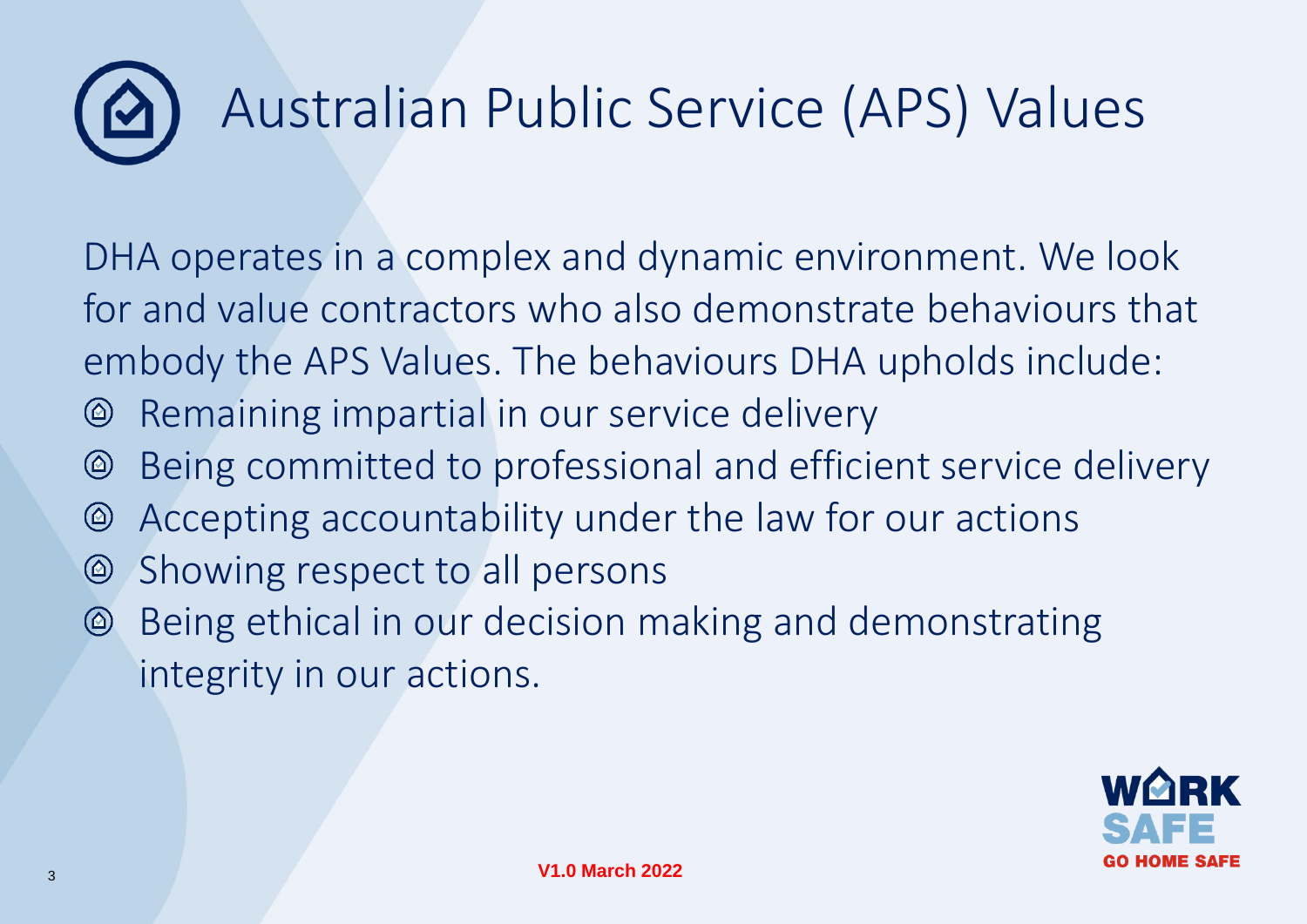## Managing a safe and healthy workplace

You and DHA are a Person Conducting a Business or Undertaking (PCBU). You and DHA owe a duty or obligation to workers performing work on behalf of DHA and those who may be affected by those works.

The completion of DHA's work health and safety (WHS) induction module will help you:

- understand our concurrent WHS obligations, and
- to ensure that the work you undertake on behalf of DHA is completed in a safe and compliant manner.

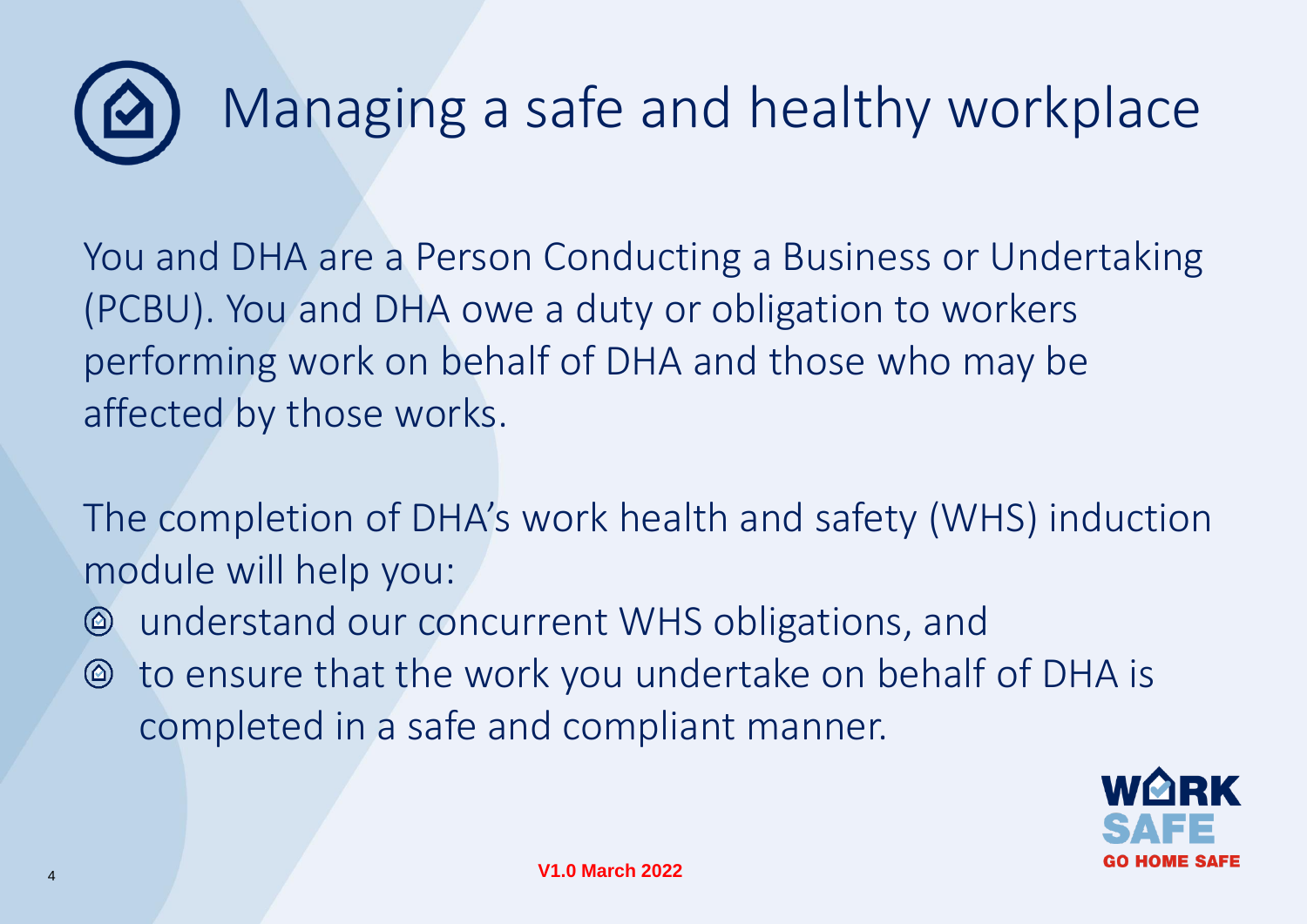

As an Australian Government Business Enterprise, DHA is required to adhere to the *Work Health and Safety Act 2011* (Cth) (WHS Act).

As part of this requirement DHA must ensure, so far as is reasonably practicable, the health and safety of all workers undertaking work on behalf of DHA – and that the work of DHA workers does not affect the health and safety of others in the workplace.

Section 18 of the *[Work Health and Safety Act 2011](https://www.legislation.gov.au/Details/C2018C00293)* (Cth) provides a definition of what is reasonably practicable.

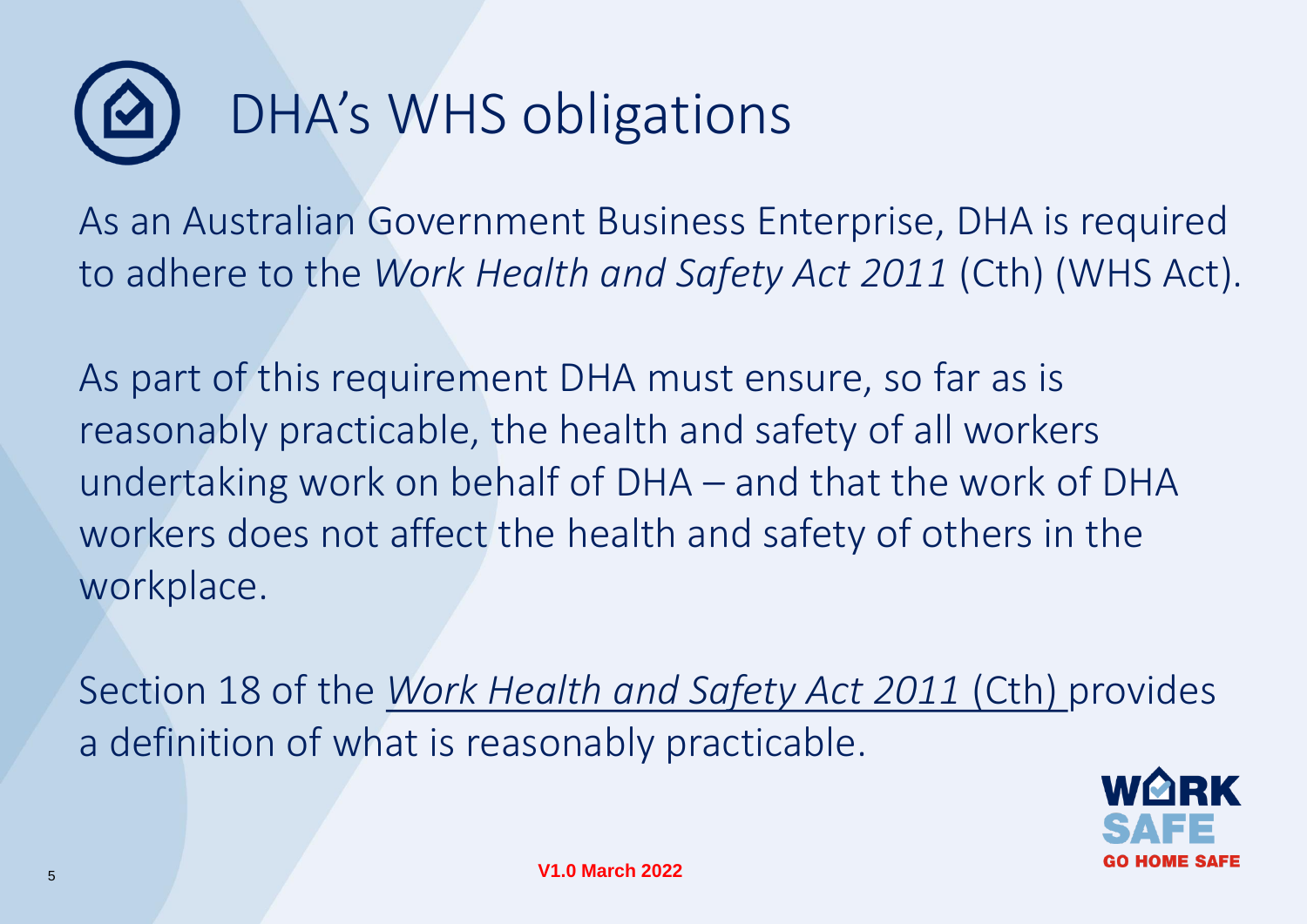

The WHS Act defines a DHA worker to be an employee, a contractor and/or a contractor's worker.

Others who may be affected by the work of DHA include visitors to the workplace and/or property tenants.

A DHA workplace is anywhere a worker is engaged to work on behalf of DHA and includes:

- Construction, development and/or heritage sites
- DHA managed properties, and/or  $\circledcirc$
- DHA offices.

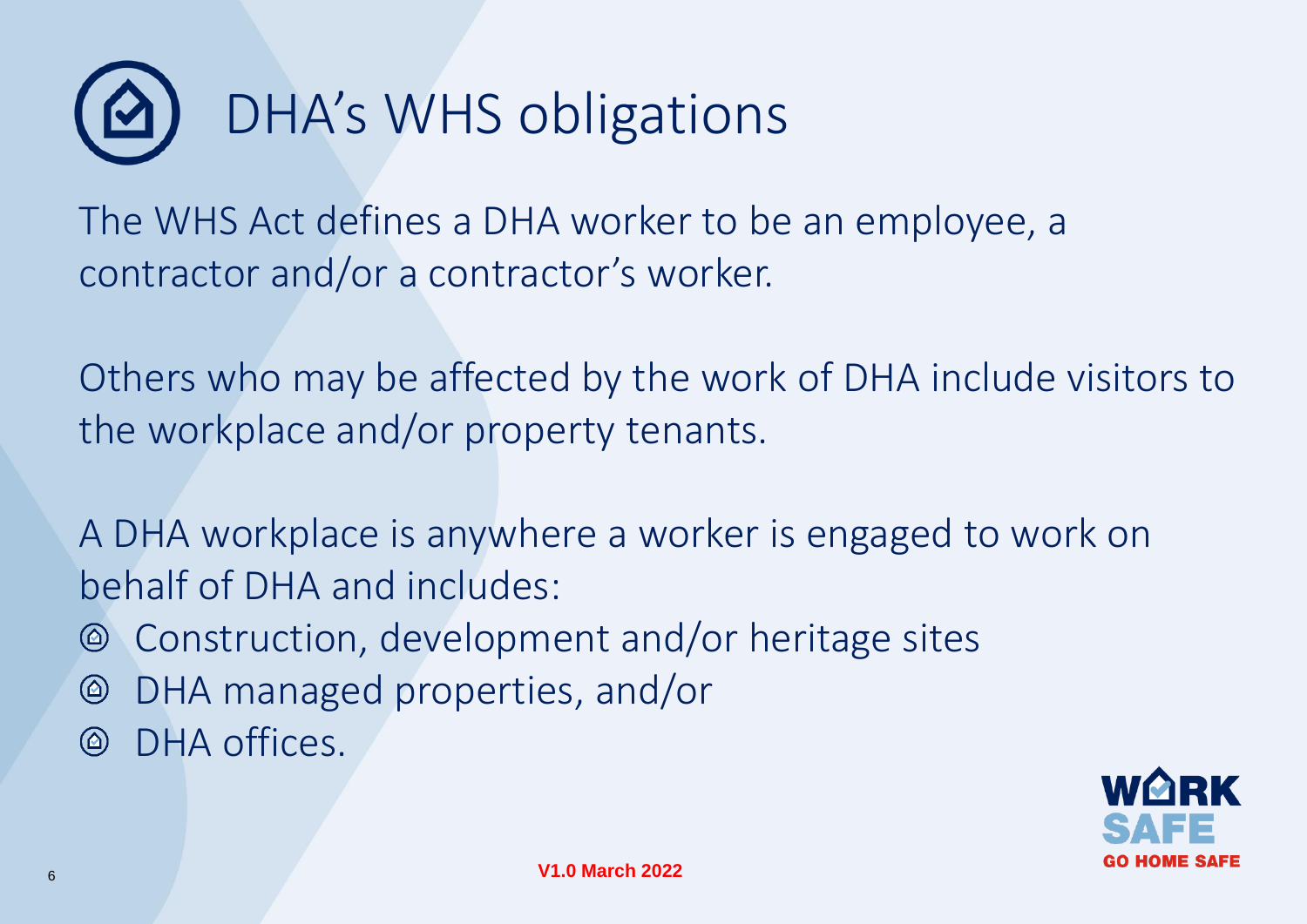

When performing work for DHA you must ensure, so far as is reasonably practicable, the health and safety of your workers and other persons is not put at risk from the work being carried out.

Other persons include visitors to a DHA workplace and/or tenants of DHA managed properties.

As a contractor to DHA, working in a safe and compliant manner assures you and DHA fulfil our concurrent WHS obligations.

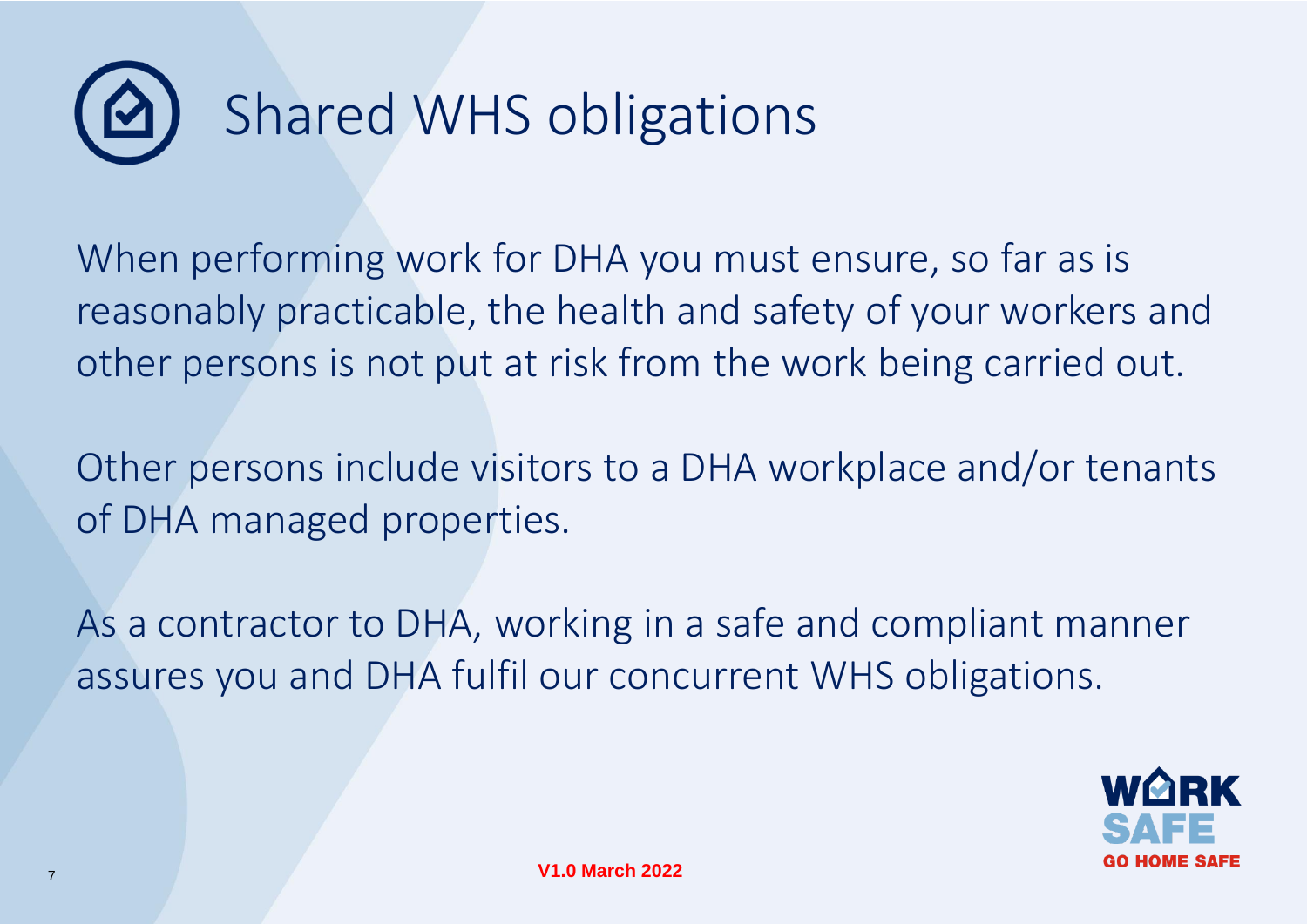### Contractors' WHS obligations

As a PCBU, you must comply with State/Territory WHS legislation for the locality in which you undertake work on behalf of DHA.

Your WHS obligations apply to the DHA workplace, to your workers (including sub-contractors) and others (visitors and/or property tenants).

Your WHS obligations also include duties as a worker to DHA under the *Work Health and Safety Act 2011* (Cth) .

[Comcare provide a reference for contractors](https://www.comcare.gov.au/about/forms-publications/documents/publications/safety/contractors-subcontractors-whs-act.pdf) to assist you in understanding your WHS obligations as a worker.

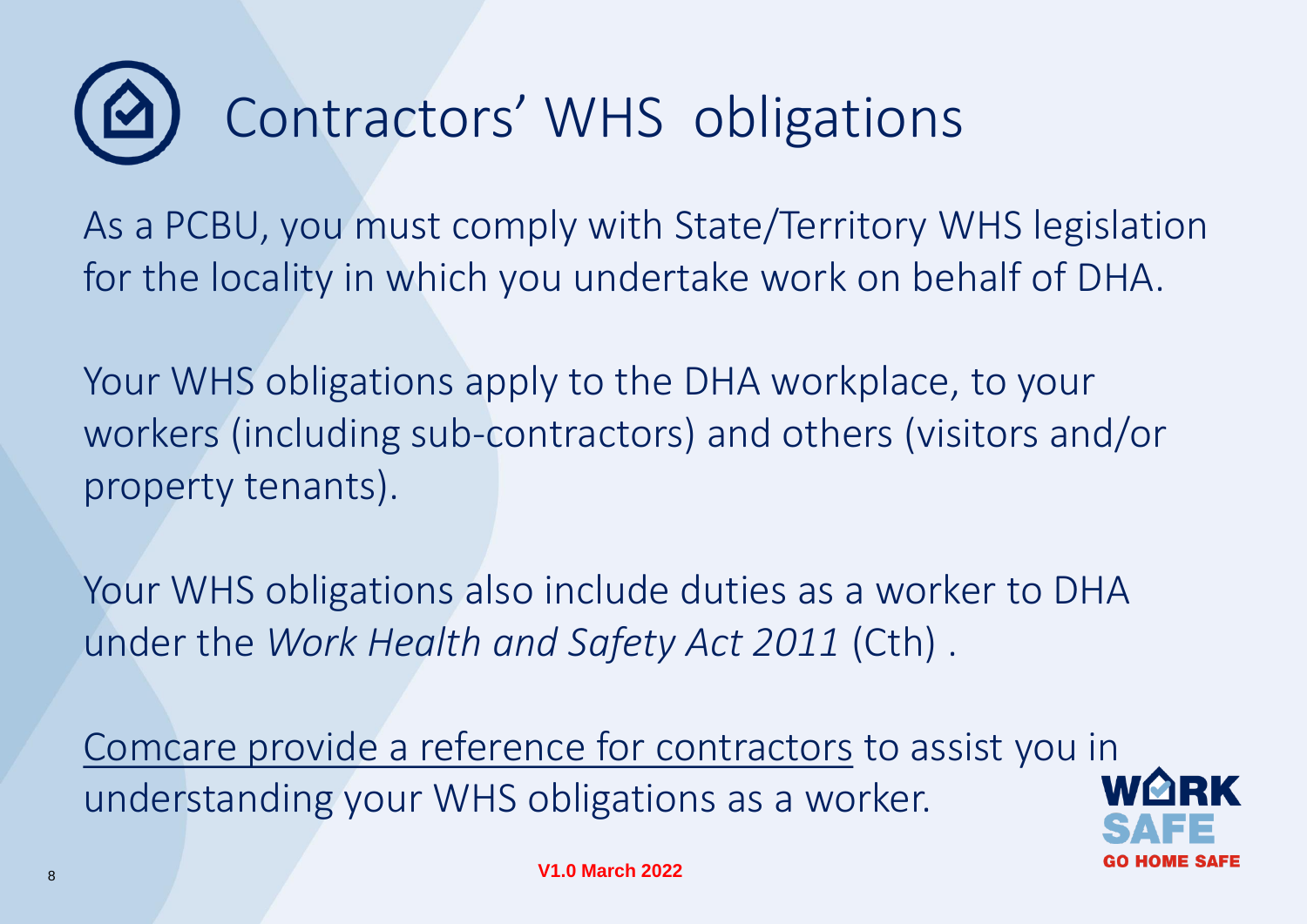### Contractors' WHS obligations

Please ensure you understand and comply with your WHS obligations under your State/Territory WHS legislation and also:

- take reasonable care for your (and your workers') own health and safety
- take reasonable care that your (and your workers') acts or omissions do not adversely affect the health and safety of other persons, such as tenants of DHA managed properties
- comply, so far as you are reasonably able, with any reasonable instruction given by DHA in relation to WHS compliance
- cooperate with any reasonable policy or procedure of DHA relating to health and safety in our workplace, and
- report all workplace WHS incidents to DHA.

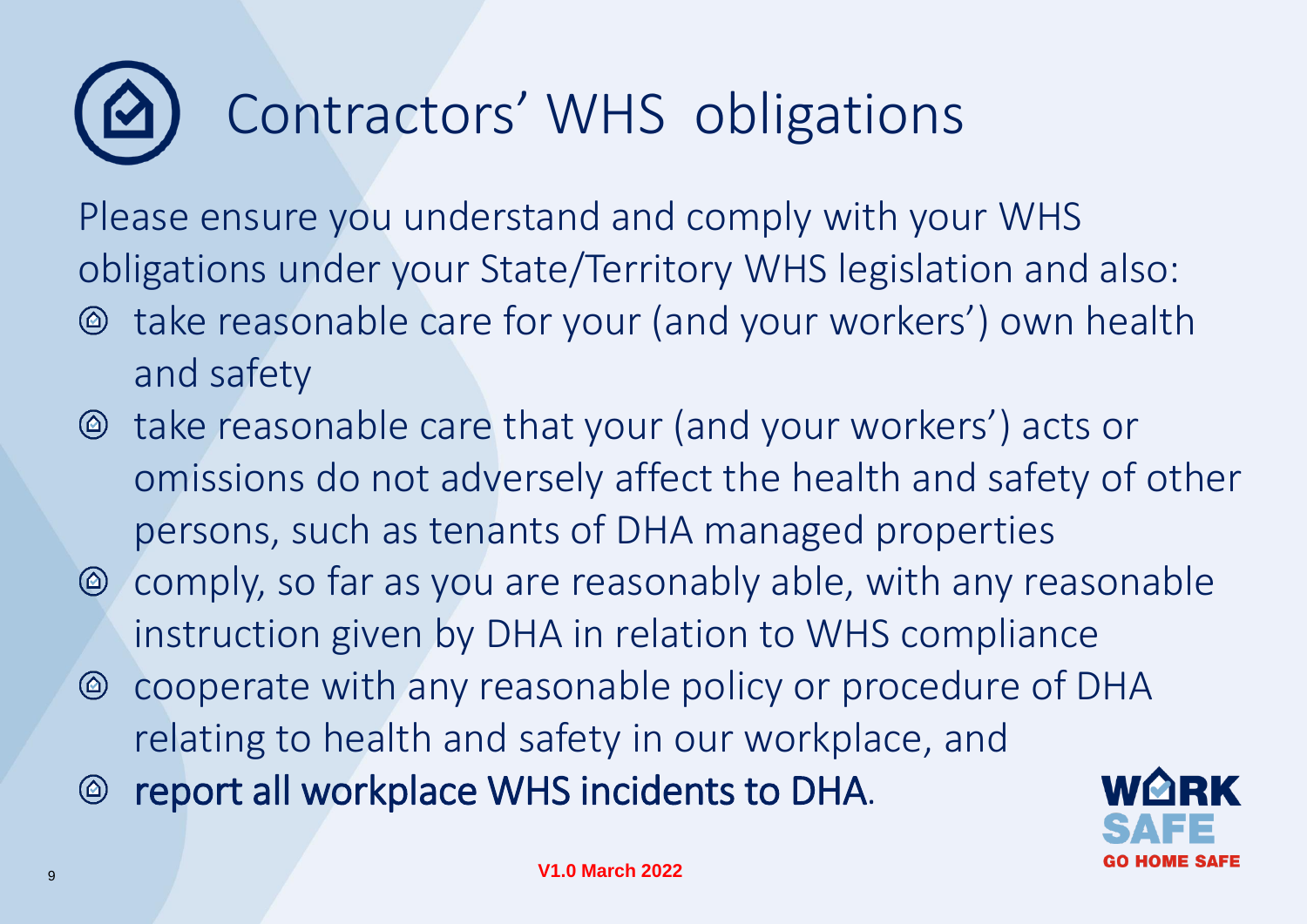

All WHS incidents that occur at a DHA workplace, whether a DHA office, DHA managed property or DHA construction site, must be reported to DHA as soon as practicable by calling [139 342](tel:139342). Please review these documents to ensure you understand the timeframes associated with reporting specific incident types:

- [Guide to work health and safety incident notification](https://www.dha.gov.au/docs/default-source/whs/ig_0001-guide-to-whs-incident-notification.pdf?sfvrsn=22c96b64_2)
- [WHS incident notification flowchart,](https://www.dha.gov.au/docs/default-source/whs/00621-dha-flowchart_04.pdf?sfvrsn=22c96b67_2) and
- $\circ$  [Incident report form.](https://www.dha.gov.au/docs/default-source/contractors/contractor-incident-report-0221-f.pdf?sfvrsn=22c96b67_2)

Remember, you as a PCBU will also have obligations to report WHS incidents to your State/Territory WHS regulator.

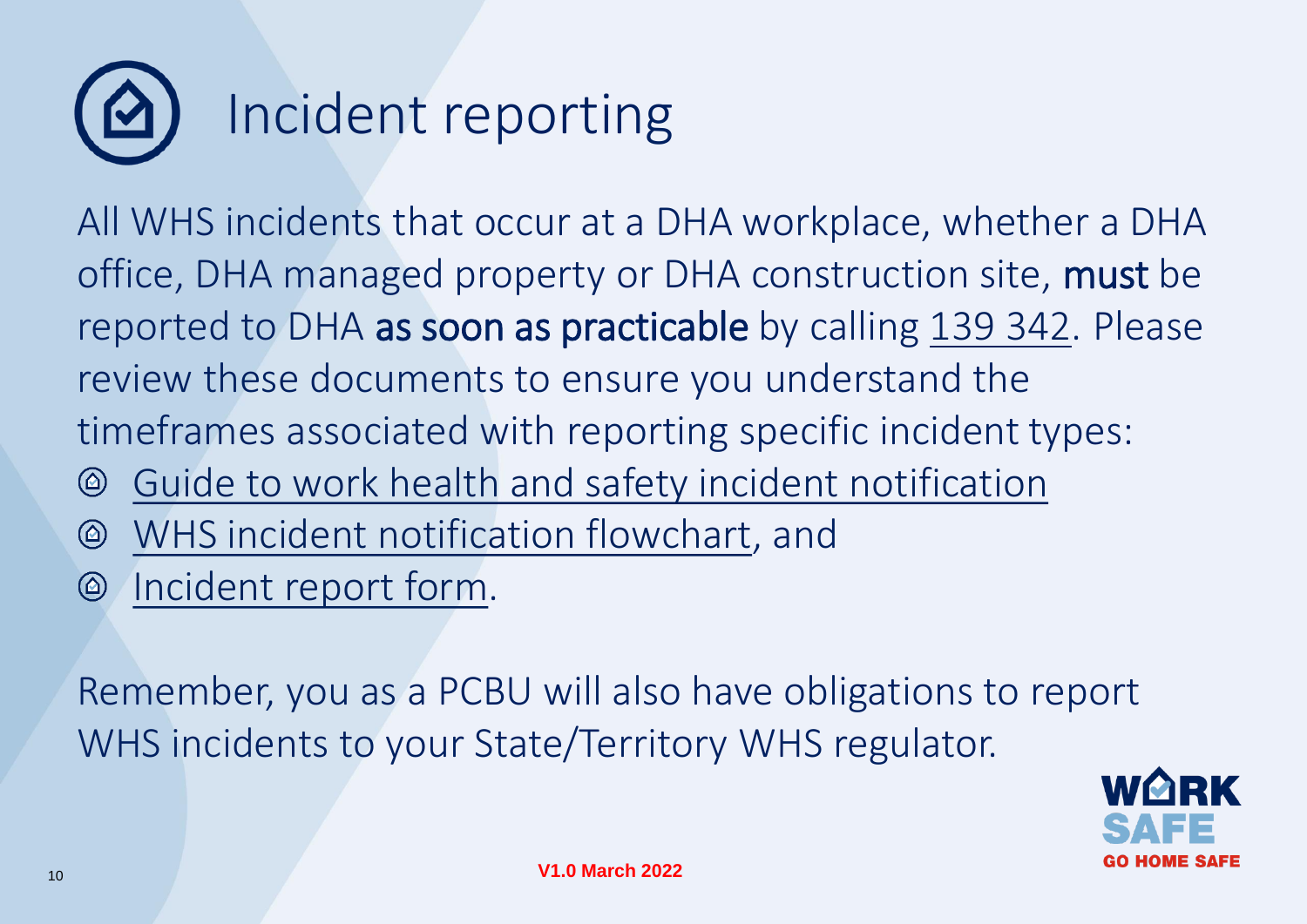# Notifiable incident reporting

[Some WHS incidents are reportable to Comcare as a notifiable](https://www.dha.gov.au/work-with-us/work-health-and-safety/whs-incident-reporting)  incident, which you must report to DHA immediately. A Comcare notifiable incident is a WHS incident that results in:

- the death of a person, or  $\circledcirc$
- the serious injury or illness of a person, or
- a dangerous incident, including exposure to a serious risk of harm.

Please refer to this [Comcare guidance](https://www.comcare.gov.au/about/forms-publications/documents/publications/safety/incident-notification-guide.pdf) material on dangerous incident types and the need for non-disturbance of the site. The site of a dangerous incident must be secured until Comcare releases the site back to DHA.

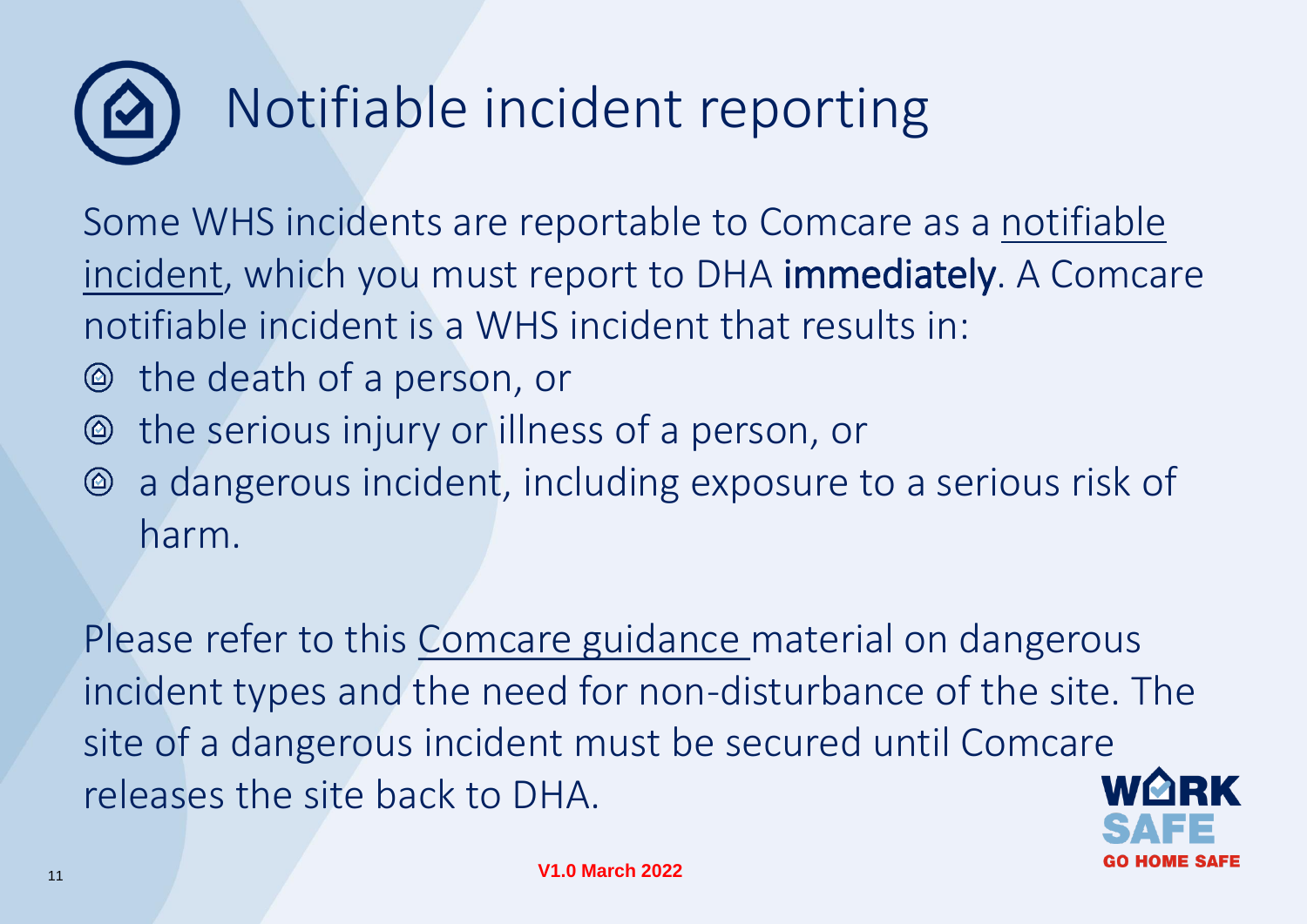# Commitment to safety

DHA has made a commitment to provide a safe and healthy workplace for our workers, visitors and others that may be affected by our work. DHA's [statement of commitment e](https://www.dha.gov.au/work-with-us/work-health-and-safety)xplains how DHA and its workers will maintain a safe and healthy workplace that supports our wellbeing.

DHA expects its contractors, including sole traders, to make a similar commitment to work, health and safety. Examples of this commitment include a WHS policy, WHS statement of intent or a statement made in a safety management plan or WHS procedure.

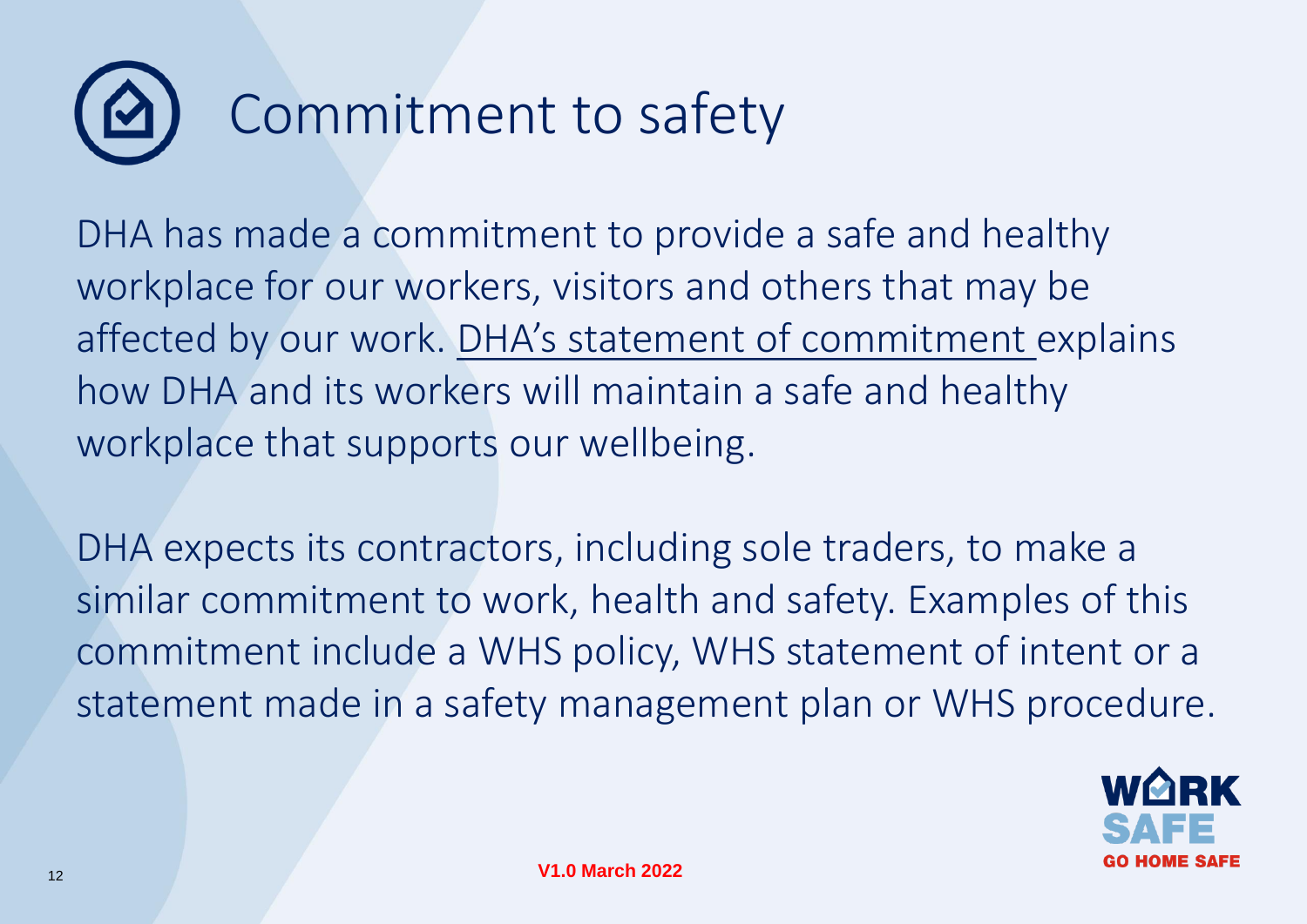### Safety management system

A workplace health and safety management system (SMS) is a set of policies, procedures and plans that systematically manage health and safety at work, and can help to minimise the risk of injury and illness from workplace operations (*Source:* Comcare).

DHA encourages you to apply a systems based approach to safely manage the risks associated with the scope of work being undertaken on behalf of DHA.

Your [State/Territory WHS regulator w](https://www.safeworkaustralia.gov.au/law-and-regulation/whs-regulators-and-workers-compensation-authorities-contact-information)ill have information and resources available to guide you in creating and applying a SMS that is suitable for your business operation.

13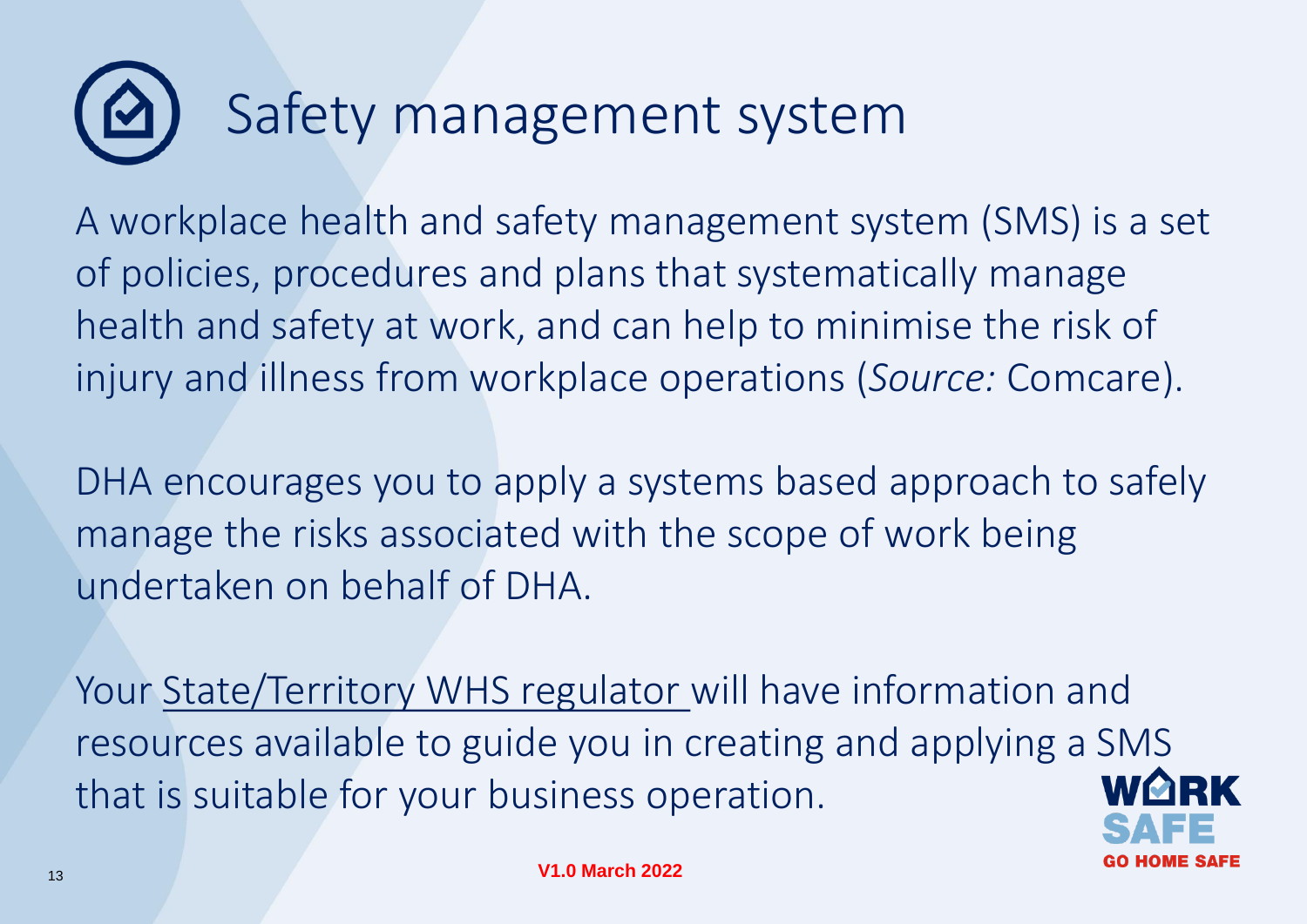### Managing risks to health and safety

As a PCBU, you must ensure you manage WHS risks through either elimination or minimisation strategies, so far as reasonably practicable. DHA requires all contractors to implement and maintain a [risk management process](https://www.safeworkaustralia.gov.au/safety-topic/managing-health-and-safety/identify-assess-and-control-hazards) that ensures compliance with applicable State/Territory WHS legislation.

Your compliance with [State/Territory WHS legislation a](https://www.safeworkaustralia.gov.au/law-and-regulation/whs-regulators-and-workers-compensation-authorities-contact-information)ssures DHA fulfils its WHS obligations under Commonwealth WHS legislation. Consult with DHA if you have any questions about the risks associated with the work you will complete on behalf of DHA.

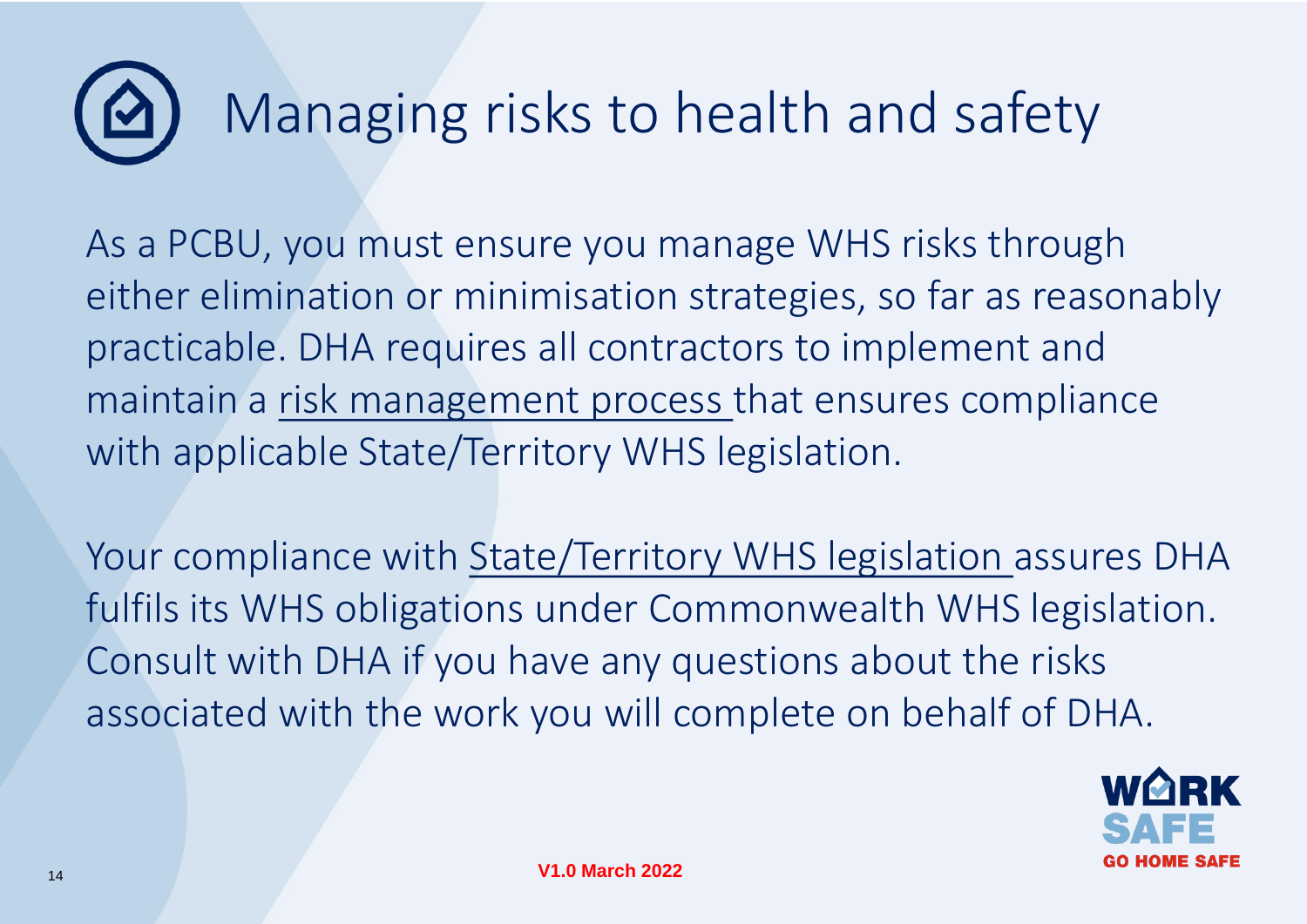#### Managing risks to health and safety – Repairs and maintenance

Dependent on the type of repairs and maintenance services (RMS) you provide, the hazards you may encounter in a DHA workplace include, but are not limited to:

- Electricity and/or gas
- Working at height  $\circledcirc$
- Animal encounters, i.e. dogs, insects
- Asbestos  $\circledcirc$
- Lead based paint
- Ceiling spaces  $\circledcirc$
- Dust, includes silica  $\circledcirc$
- Slips, trips and falls
- Mould  $\circledR$

You must ensure you and your workers identify hazards in the workplace and control the risks to ensure the safety of your workers and others.

15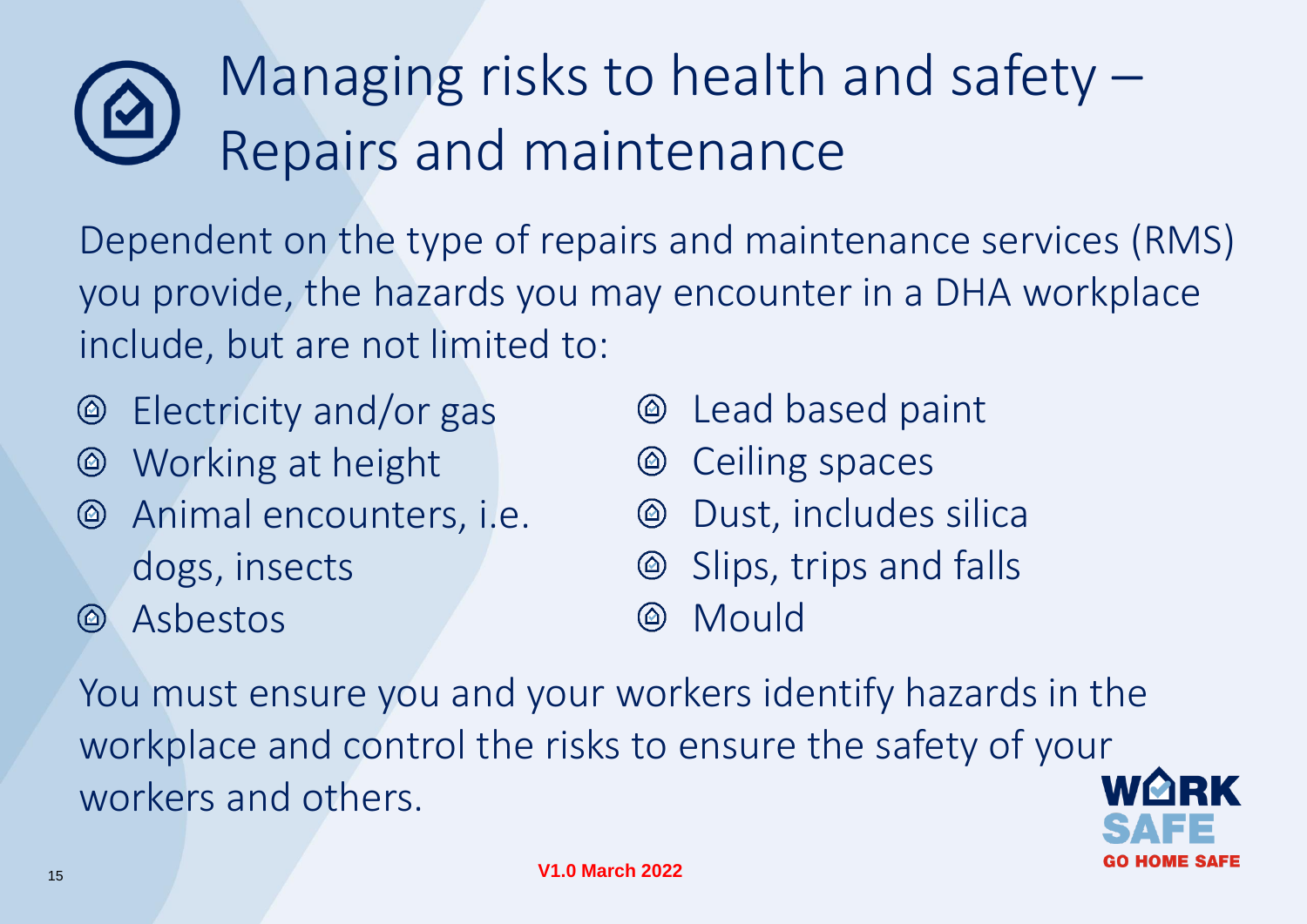### Managing risks to health and safety – Construction

As a contractor who provides construction services to DHA, the hazards you may need to control include, but are not limited to:

- Working at height  $\circledcirc$
- Electricity and/or gas  $\circledcirc$
- Moving plant  $\circledcirc$
- Powered tools or equipment
- Slips, trips and falls
- Emergency incidents  $\circledcirc$
- Traffic and/or pedestrians
- High risk work

You must ensure your risk management process(es) identifies and controls the hazards at your construction site.

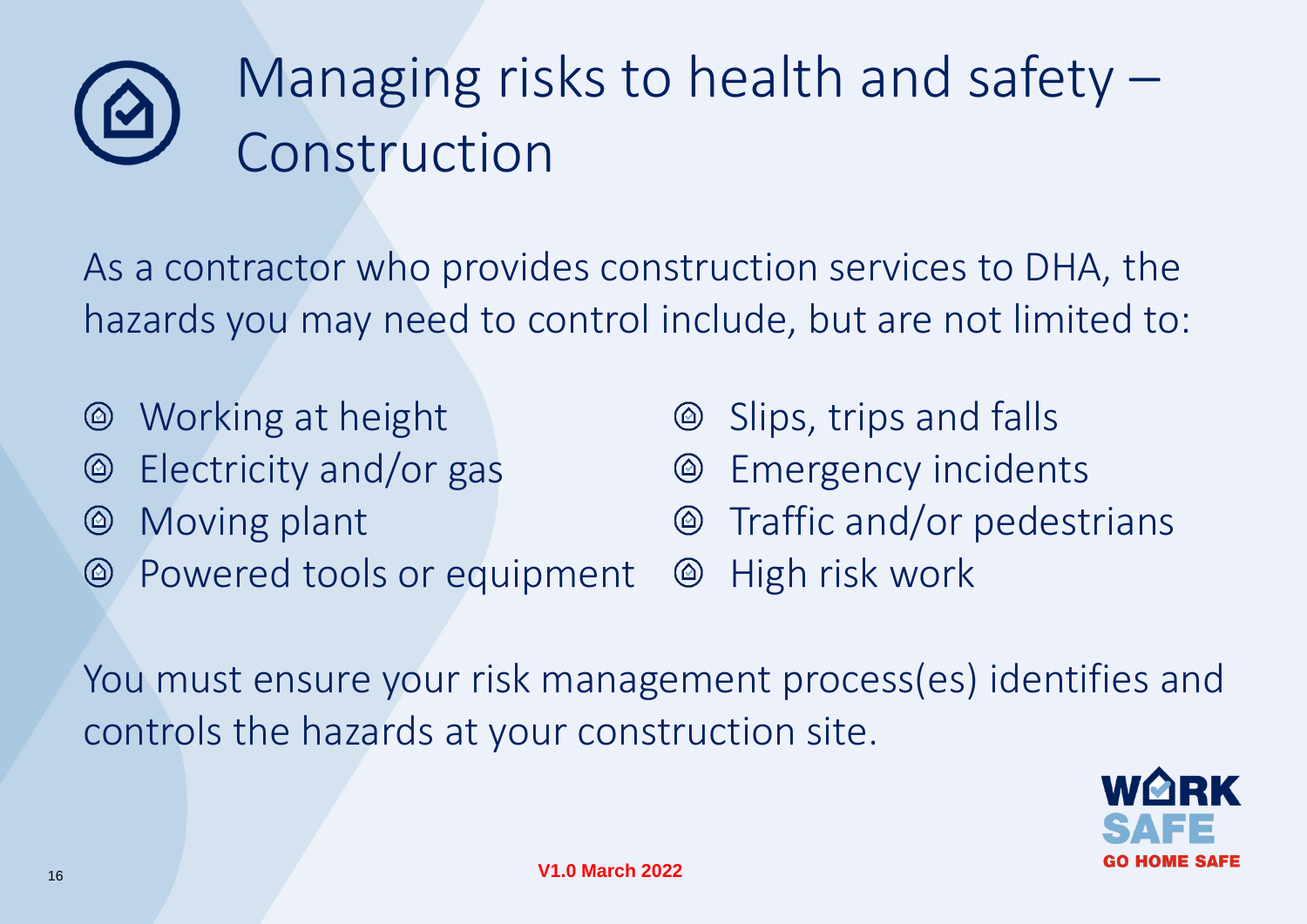#### Managing risks to health and safety – Other services

As a contractor who provides other services to DHA, i.e., property sales, realty services, consulting services and/or photography, the typical hazards you may encounter include, but are not limited to:

- Traffic around sales offices  $\circledcirc$
- Electricity and/or gas  $\circledcirc$
- Construction site hazards
- Slips, trips and falls, and/or
- Animal encounters, i.e. dogs, insects.  $\circledcirc$

You must ensure you and your workers identify hazards in the workplace and control the risks to ensure the safety of your workers and others.

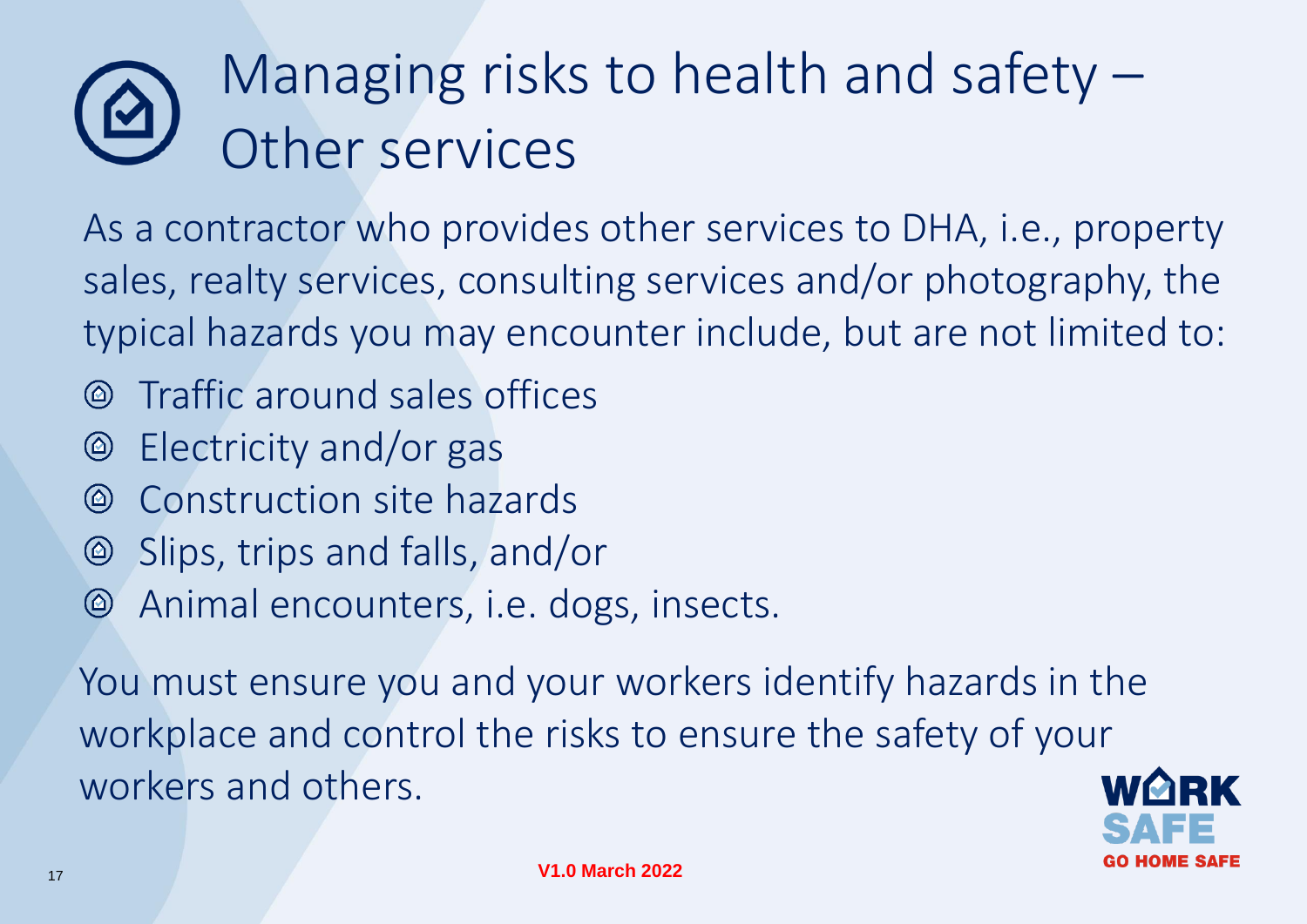### Managing risks to health and safety – High risk work

Some work to be undertaken on behalf of DHA may be deemed high risk work. For example, working at height, demolition, disturbance of asbestos, work near roadways and/or excavation work.

Consult with DHA to confirm if the work you may undertake on behalf of DHA is deemed high risk work. Please ensure you consult with your State/Territory WHS regulator to ensure your safety management system (risk management processes) assures your compliance with applicable WHS legislation for the work you complete on behalf of DHA.

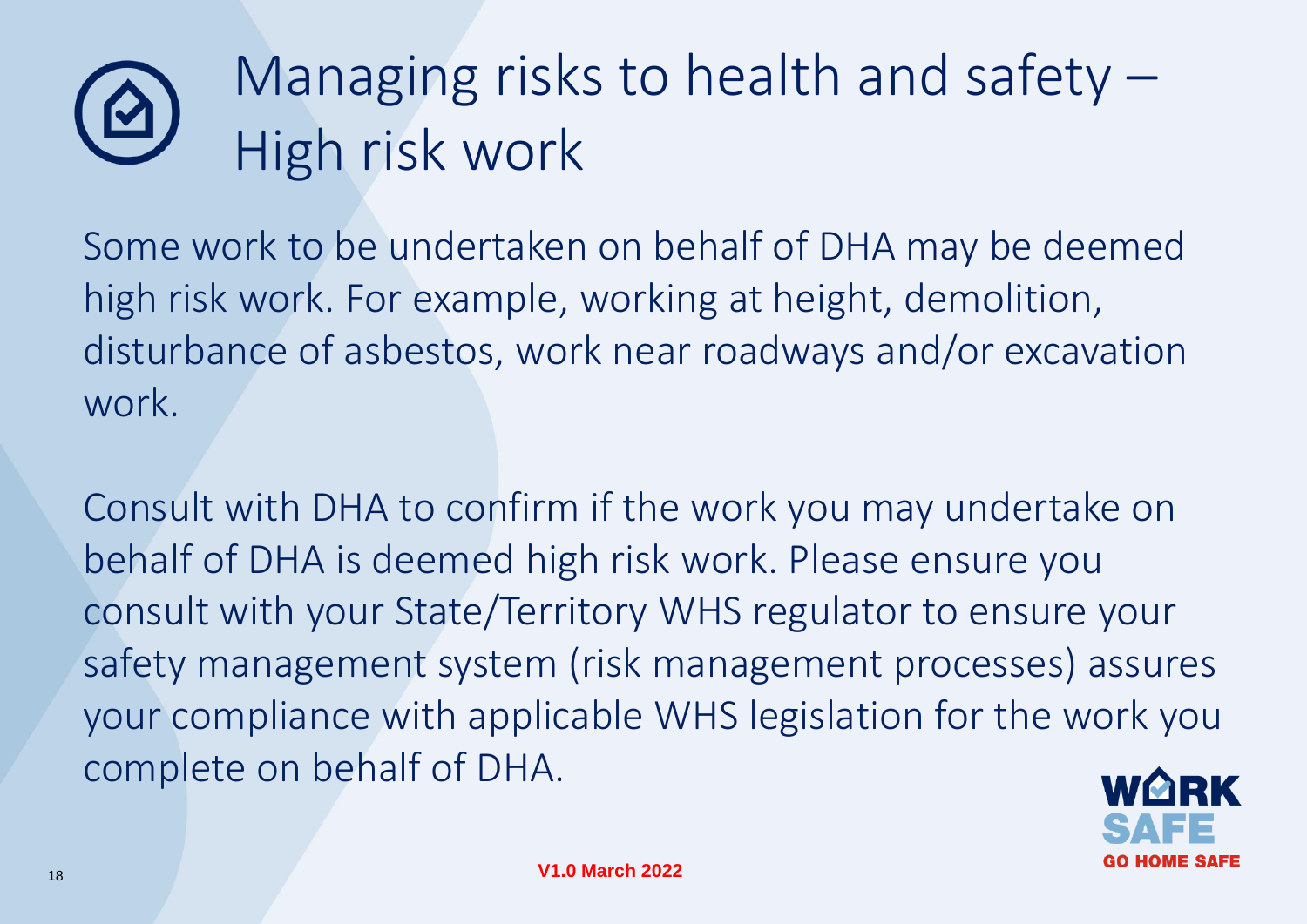### Construction work – RMS contractors

Some work to be undertaken by RMS contractors, on behalf of DHA, may be deemed construction work instead of minor RMS work. Consult with DHA to confirm if the work you may undertake on behalf of DHA is deemed construction work.

As a PCBU, you must ensure you are aware of your additional obligations and comply with State/Territory WHS legislation in relation to construction work. You must also ensure your safety management system (risk management processes) assures your compliance with applicable WHS legislation for the work you complete on behalf of DHA.

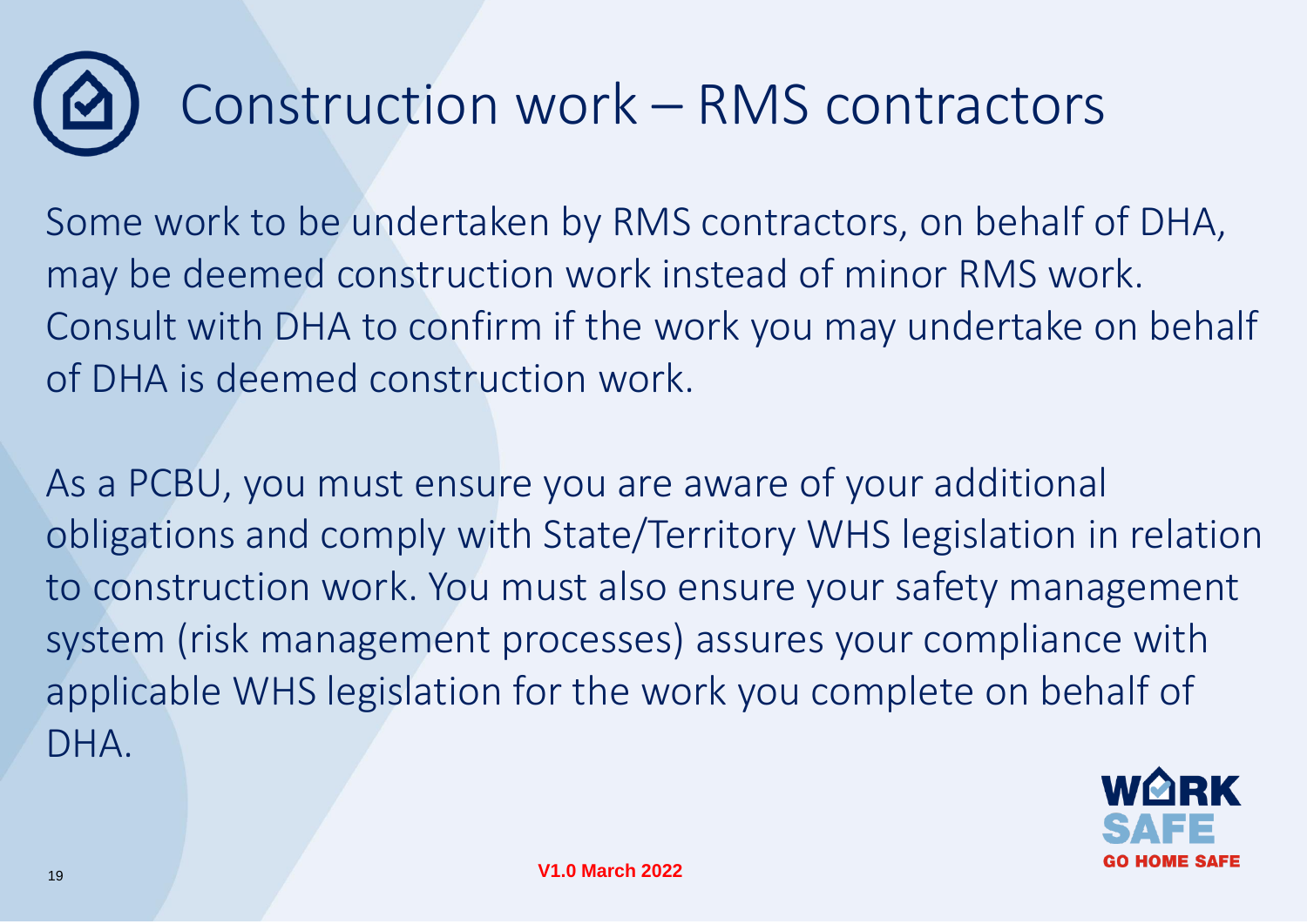### Licencing compliance

You may be required to complete work on behalf of DHA that requires you, as a PCBU, and/or your workers to be licensed according to State/Territory WHS legislation. Please ensure you and/or your workers comply with relevant WHS legislation. Examples of this licensing may include, but are not limited to:

- Asbestos removal  $\circledcirc$
- Working within confined spaces  $\circledcirc$
- Work involving energised equipment or electrical services  $\circledcirc$
- **Scaffolding**  $\circledcirc$
- Working at height, and/or  $\circledcirc$
- Trade licensing, i.e. builder's licence.  $\circledcirc$

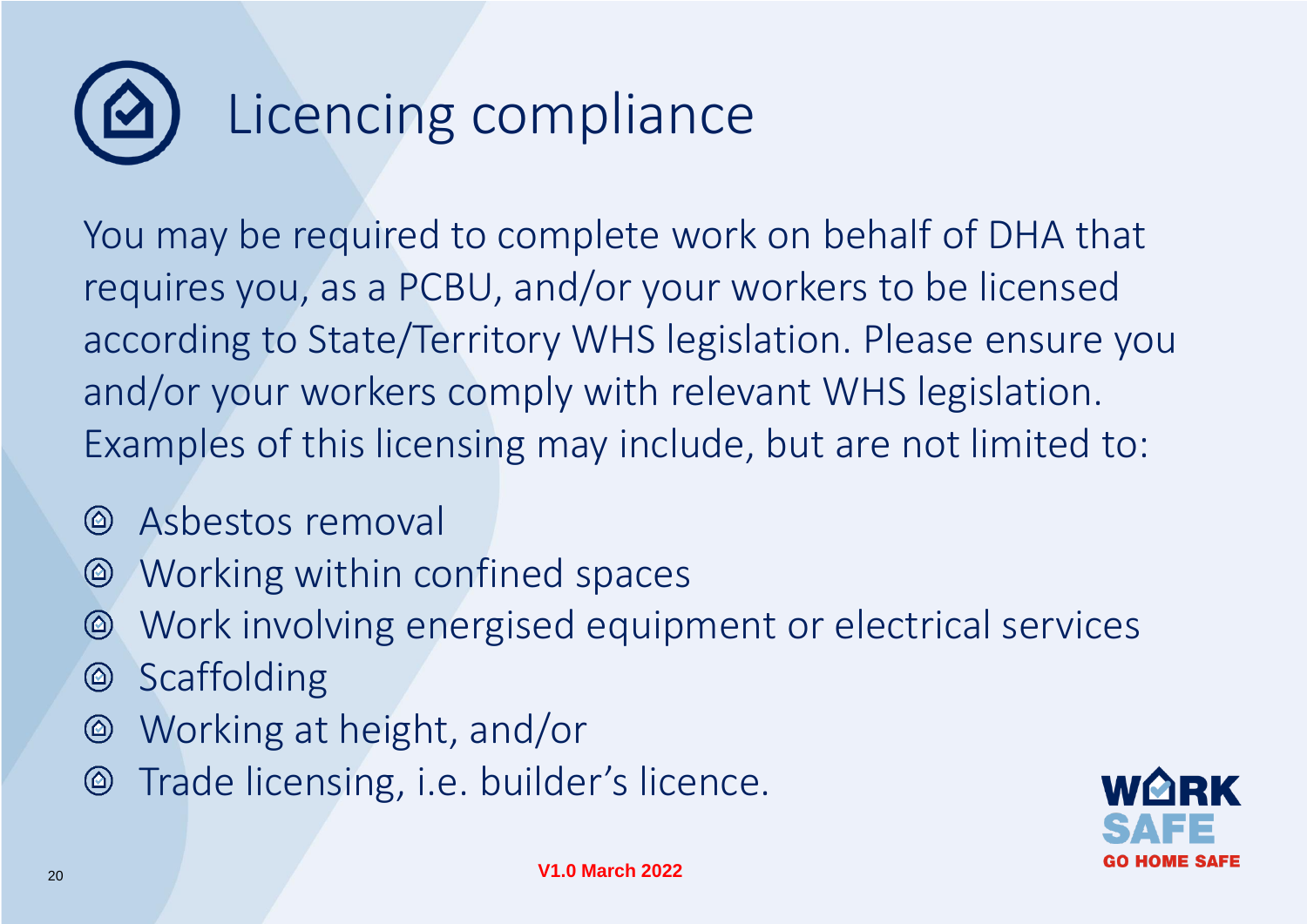### Workplace inductions and training

Workplace induction and training are essential in managing work health and safety in a DHA workplace. DHA requires contractors to ensure all workers are:

- appropriately inducted into the workplace  $\circledcirc$
- trained to complete their work in a safe manner  $\circledcirc$
- aware of the hazards/risks associated with their work (including equipment use)
- aware of the control measures that must be implemented to eliminate or minimise the risk of harm associated with their work, and
- aware of how to report workplace hazards, risks and/or incidents.

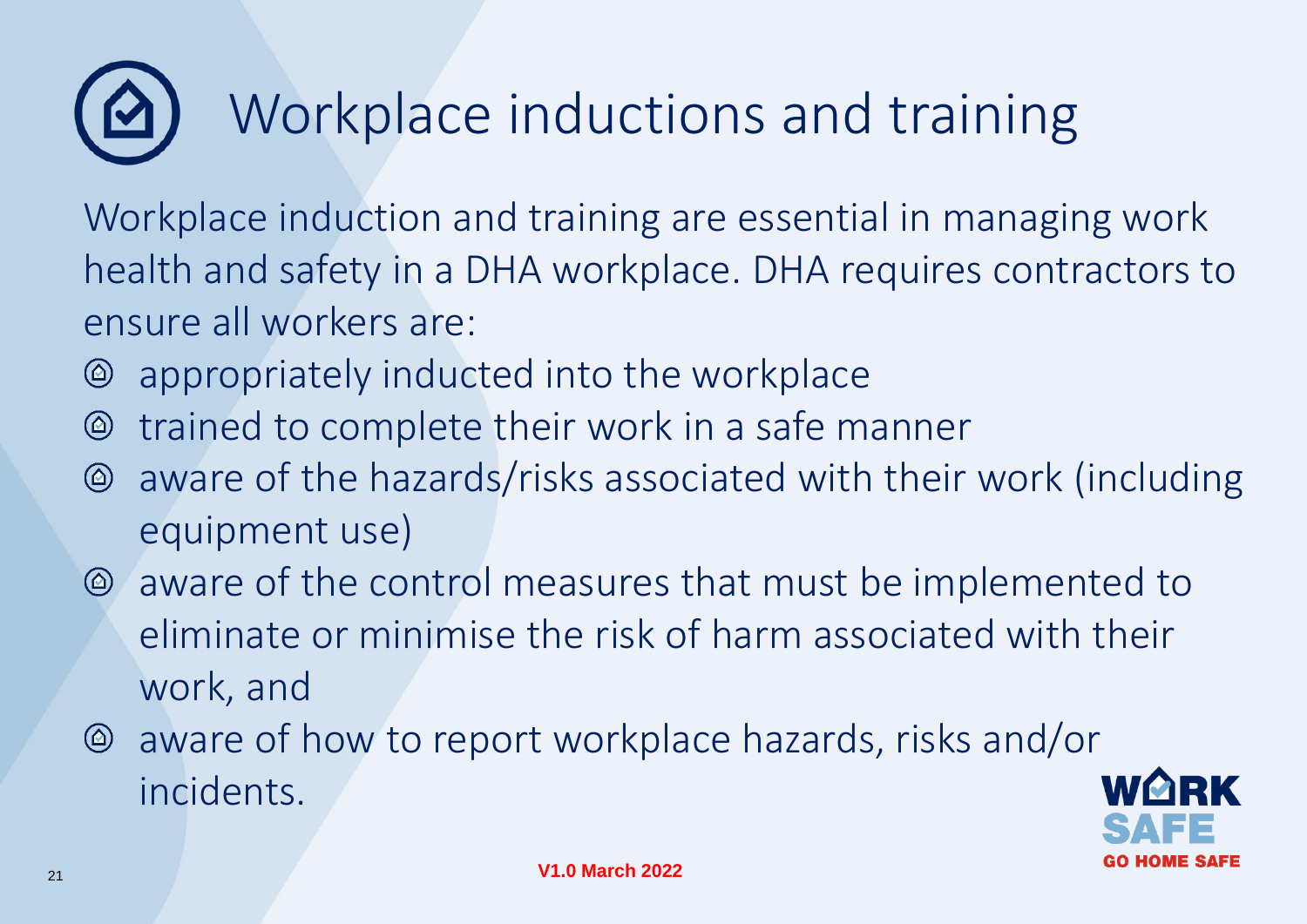#### Consultation, coordination and <u>ମ</u> cooperation

All PCBUs have an obligation to consult with their workforce on matters relating to WHS. DHA requires its contractors to identify and record the means by which consultation occurs in the workplace in relation to WHS matters.

Most WHS legislation obligates a PCBU to ensure consultation, coordination and cooperation occurs between PCBUs, where there is a shared or concurrent WHS duty or obligation. DHA expects its contractors to contribute to effective consultation, coordination and cooperation on WHS matters that are applicable to a DHA workplace.

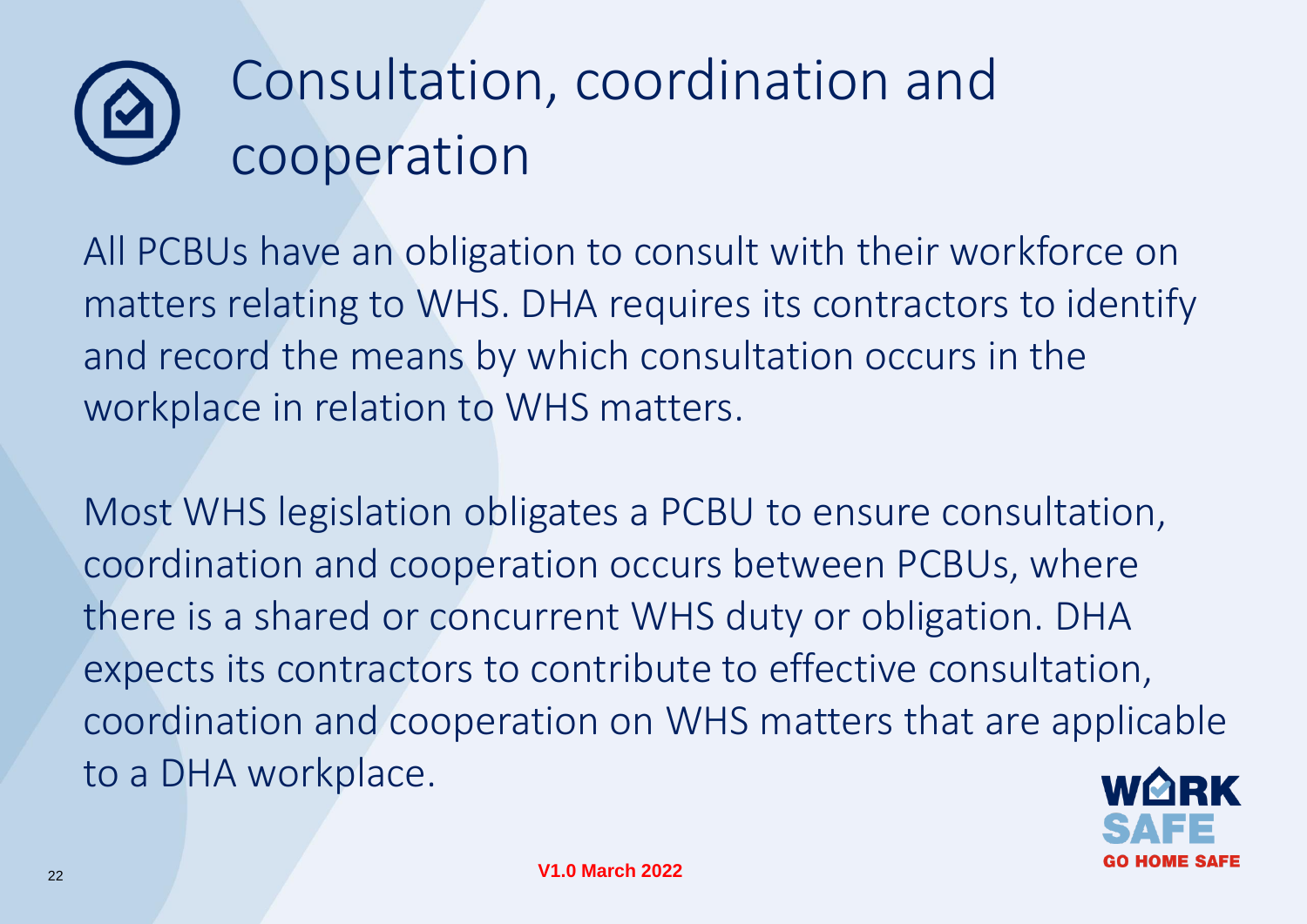### Consultation, coordination and cooperation

As a contractor performing work for DHA, we encourage you to be informed of the changes in State and/or Territory WHS practices. For more information please visit your State/Territory WHS regulator website, which can be accessed via [Safe Work Australia.](https://www.safeworkaustralia.gov.au/law-and-regulation/whs-regulators-and-workers-compensation-authorities-contact-information)

You can consult with DHA on WHS matters through these options:

- Your DHA contract representative
- Telephone DHA WHS on 02 6270 6060, option 3  $\circledcirc$
- Email DHA WHS at [whs@dha.gov.au](mailto:whs@dha.gov.au)
- Hazard reporting at the time of invoicing through Online Services (for contractors with a DHA Online Services account).

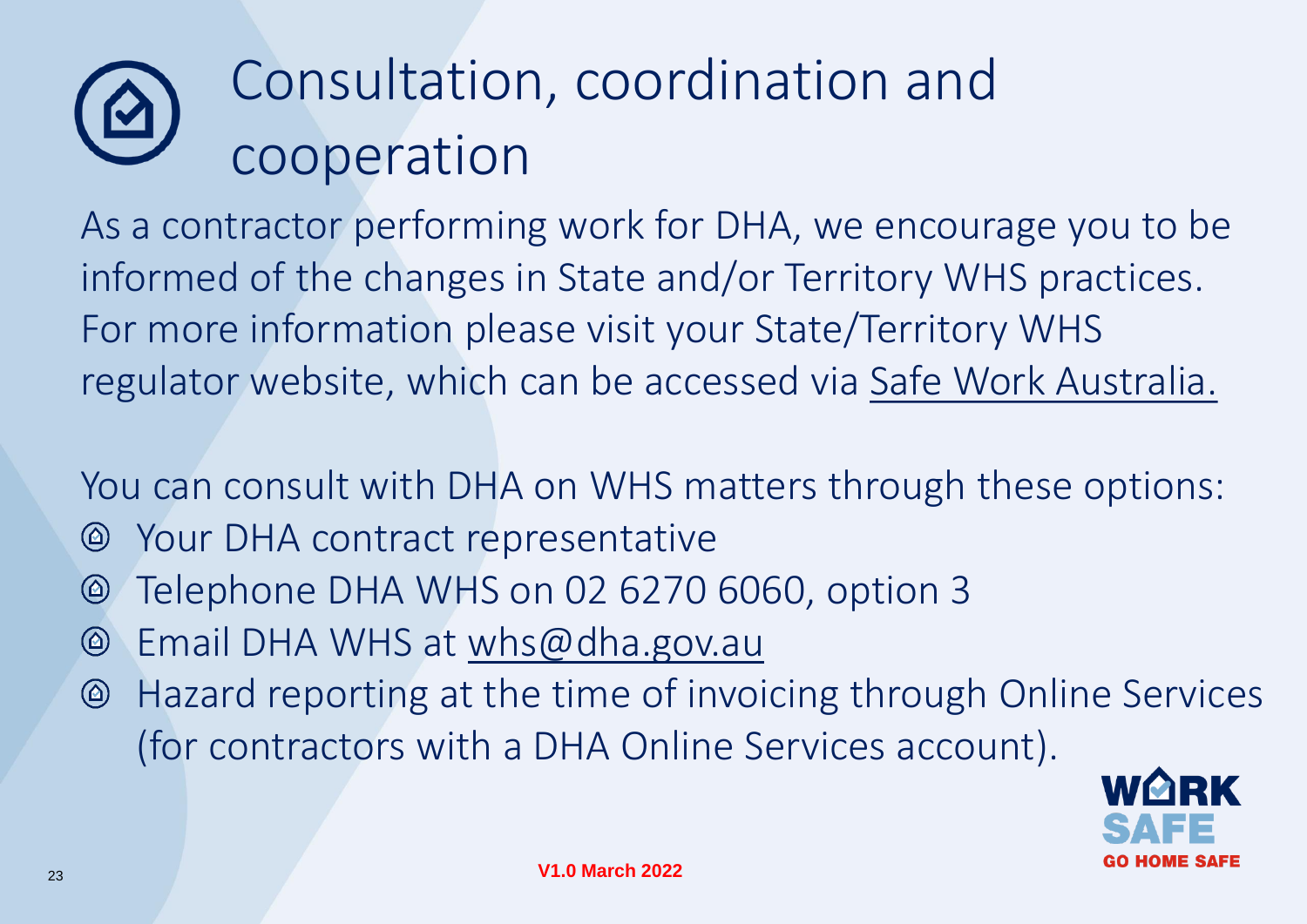### Safety is everyone's business

WHS legislation assures the safety of workers and others. Compliance with WHS legislation is an essential part of your work, as a PCBU, on behalf of DHA.

Ignorance of WHS obligations, regulations and/or code of practice guidance is not a defence. As a PCBU engaged by DHA, you must be aware of your WHS obligations and fulfil these in a reasonably practicable manner. People's lives depend on us working together in a collaborative, consultative and cooperative manner.